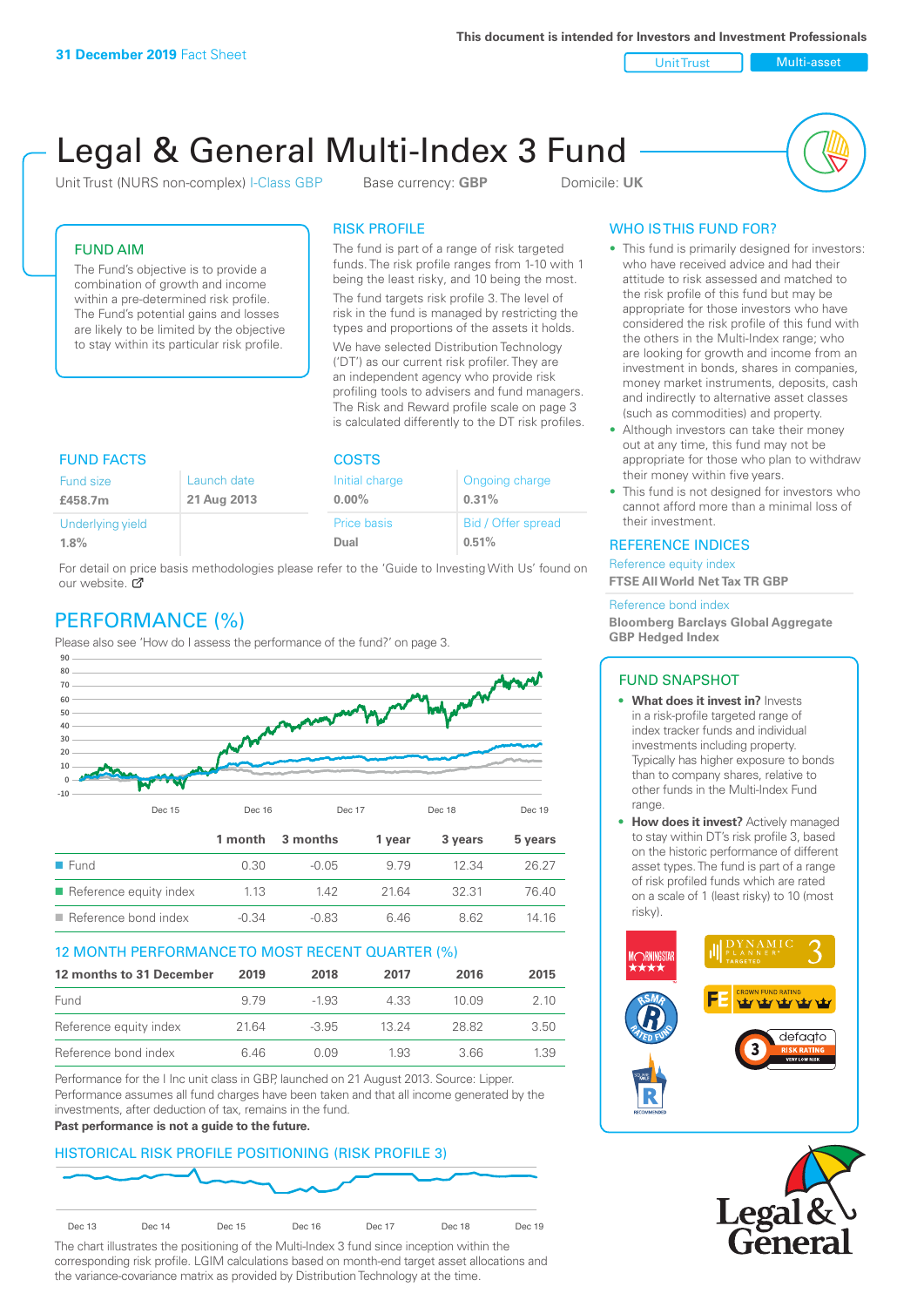# Legal & General Multi-Index 3 Fund

Unit Trust (NURS non-complex) I-Class GBP

# PORTFOLIO BREAKDOWN

All data source LGIM unless otherwise stated. Totals may not sum due to rounding.





#### FUND MANAGERS

The fund managers have responsibility for managing the multi-index fund range. They are part of the Multi-Asset Funds (MAF) team in LGIM. This team focuses on designing and managing multi-asset funds that are tailored to match the specific objectives of various client types. The team sits within a wider Asset Allocation team which combines both depth of experience with a broad range of expertise from different fields, including fund management, investment consulting and risk management roles.

# TOP 10 HOLDINGS (%)

| L&G Sterling Corporate Bond Index Fund                           | 10.7 |
|------------------------------------------------------------------|------|
| L&G Global Inflation Linked Bond Index Fund                      | 8.9  |
| <b>LGIM Global Corporate Bond Fund</b>                           | 8.5  |
| L&G All Stocks Gilt Index Trust                                  | 7.8  |
| L&G US Index Trust                                               | 6.1  |
| L&G Short Dated Sterling Corporate Bond Index Fund               | 5.3  |
| L&G UK Index Trust                                               | 5.3  |
| L&G Emerging Markets Government Bond (US\$) Index Fund           | 4.6  |
| L&G Emerging Markets Government Bond (Local Currency) Index Fund | 3.7  |
| L&G Japan Index Trust                                            | 3.6  |